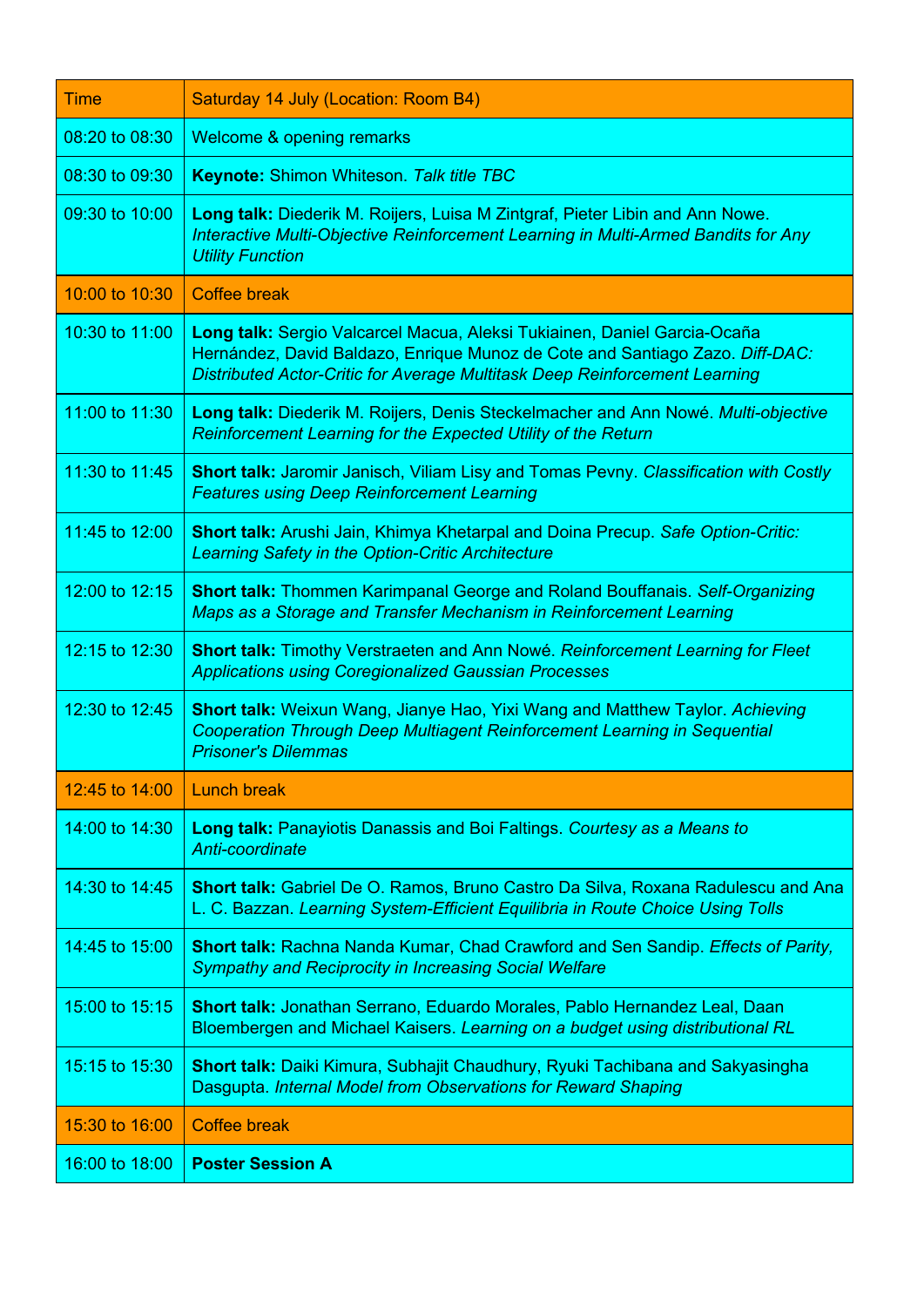| <b>Time</b>    | Sunday 15 July (Location: Room B4)                                                                                                                                                |  |
|----------------|-----------------------------------------------------------------------------------------------------------------------------------------------------------------------------------|--|
| 08:30 to 09:30 | <b>Keynote:</b> Kagan Tumer. Objective Functions and Autonomy: What the World Cup<br>can teach us about the Future of AI                                                          |  |
| 09:30 to 10:00 | Long talk: Bikramjit Banerjee and Matthew Taylor. Coordination Confidence based<br>Human-Multi-Agent Transfer Learning for Collaborative Teams                                    |  |
| 10:00 to 10:30 | <b>Coffee break</b>                                                                                                                                                               |  |
| 10:30 to 11:00 | Long talk: Akshat Agarwal, Swaminathan Gurumurthy, Vasu Sharma and Katia<br>Sycara. Mind Your Language: Learning Visually Grounded Dialog in a Multi-Agent<br><b>Setting</b>      |  |
| 11:00 to 11:30 | Long talk: Mao Li, Tim Brys and Daniel Kudenko. Introspective Reinforcement<br><b>Learning and Learning from Demonstration</b>                                                    |  |
| 11:30 to 11:45 | <b>Short talk:</b> Mao Li, Yi Wei and Daniel Kudenko. Reinforcement learning from multiple<br>experts demonstrations                                                              |  |
| 11:45 to 12:00 | Short talk: Karl Mason, Jim Duggan and Enda Howley. Maze Navigation using<br><b>Neural Networks Evolved with Novelty Search and Differential Evolution</b>                        |  |
| 12:00 to 12:15 | Short talk: Richard Klima, Daan Bloembergen, Michael Kaisers and Karl Tuyls.<br>Learning robust policies when losing control                                                      |  |
| 12:15 to 12:30 | Short talk: Eric Klinkhammer, Connor Yates, Yathartha Tuladhar and Kagan Tumer.<br>Learning in Complex Domains: Leveraging Multiple Rewards through Alignment                     |  |
| 12:30 to 12:45 | <b>Short talk: Jessie Huang, Fa Wu, Doina Precup and Yang Cai. Learning safe policies</b><br>with expert guidance                                                                 |  |
| 12:45 to 14:00 | <b>Lunch break</b>                                                                                                                                                                |  |
|                | 14:00 to 14:30   Long talk: Sammie Katt, Frans Oliehoek and Christopher Amato. Efficient<br><b>Exploitation of Factored Domains in Bayesian Reinforcement Learning for POMDPs</b> |  |
| 14:30 to 15:00 | Long talk: Biswarup Bhattacharya, Han Ching Ou, Arunesh Sinha, Sze-Chuan Suen,<br>Bistra Dilkina and Milind Tambe. Repeated Active Screening of Networks for<br><b>Diseases</b>   |  |
| 15:00 to 15:30 | Panel discussion: Participants TBC. Establishing a career in AI                                                                                                                   |  |
| 15:30 to 16:00 | <b>Coffee break</b>                                                                                                                                                               |  |
| 16:00 to 18:00 | <b>Awards &amp; closing remarks, followed by Poster Session B</b>                                                                                                                 |  |